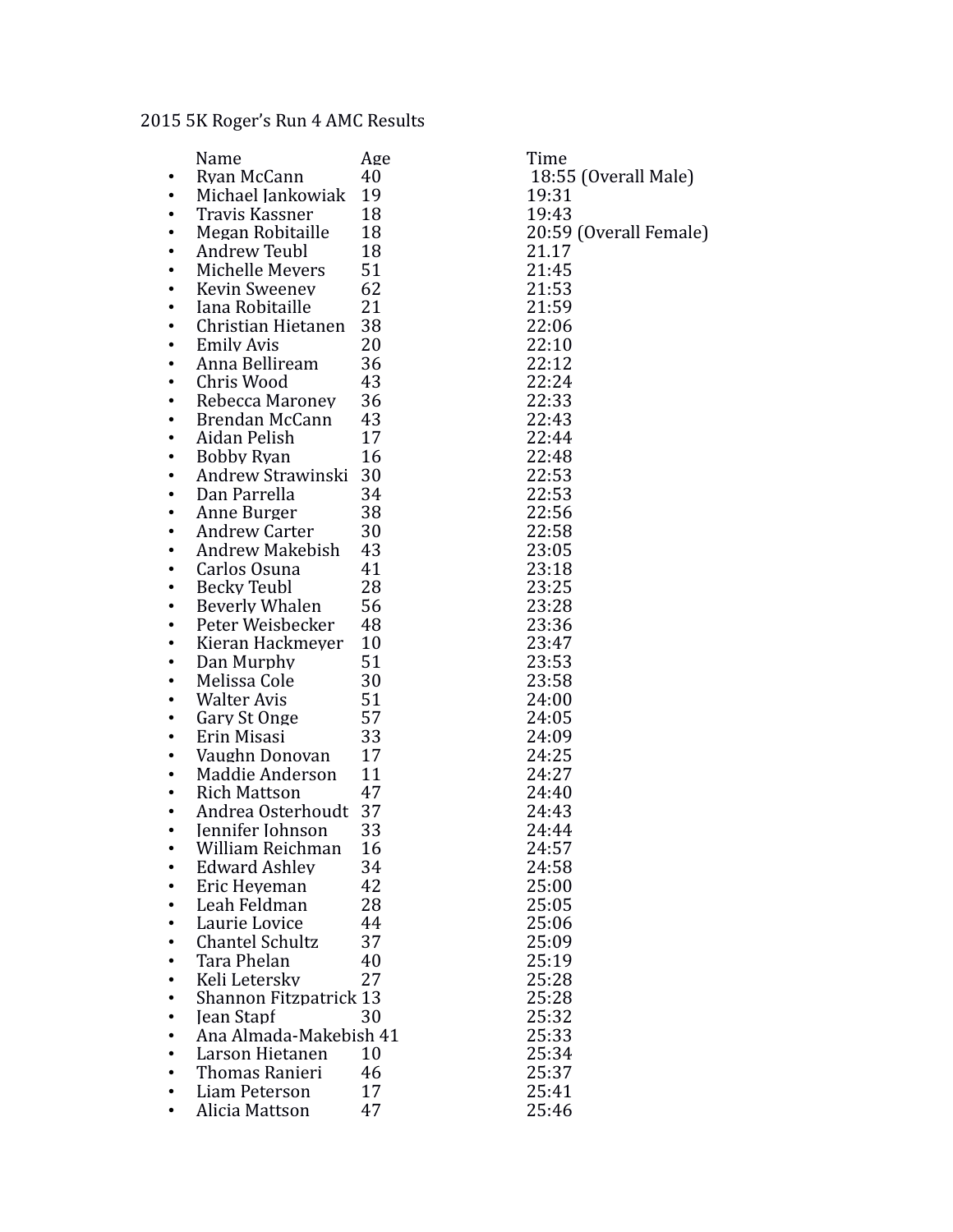| ٠ | Albert Ottman                       | 50       | 25:48          |
|---|-------------------------------------|----------|----------------|
|   | Tyler Shutis                        | 24       | 25.50          |
|   | Stephanie Wilhelm                   | 23       | 25:52          |
|   | Sarah Gilbert                       | 38       | 25:58          |
|   | James Biernat                       | 10       | 26:11          |
|   | <b>Joe Biernat</b>                  | 40       | 26:12          |
|   | Colleen Foster                      | 43       | 26:36          |
|   | <b>Mackenzie Storrs</b>             | 13       | 26.38          |
|   | <b>Grace Teubl</b>                  | 24       | 26:45          |
|   | Don Baker                           | 51       | 26:45          |
|   | Kim Hettwer                         | 48       | 26:49          |
|   | Dan Wood                            | 11       | 26:57          |
|   | Theresa Baker                       | 49       | 27:06          |
|   | Elizabeth Baker                     | 30       | 27:09          |
|   | Deb Campbell                        | 57<br>17 | 27:10          |
|   | Connor Donovan<br>Kimm Alexander    | 43       | 27:12<br>27.13 |
|   | <b>Heather Dovle</b>                | 42       | 27:14          |
|   | Deb Domack                          | 48       | 27:17          |
|   | Rebecca Kassrer                     | 34       | 27:20          |
|   | Sally Murphy                        | 50       | 27:20          |
|   | Paul Peterson                       | 48       | 27:20          |
|   | Carlos Canadilla                    | 51       | 27:25          |
|   | <b>Rick Bottini</b>                 | 56       | 27:26          |
|   | <b>Bob Ryan</b>                     | 52       | 27:27          |
|   | Alex Snyder                         | 12       | 27:31          |
|   | Caitlin Dunlavev                    | 29       | 27:39          |
|   | <b>Larry Phillips</b>               | 54       | 27:40          |
|   | Sierra Siedsman                     | 15       | 27:41          |
|   | Emma Siedsman                       | 12       | 27:43          |
|   | <b>Betsy Biernat</b>                | 40       | 27:53          |
|   | Chris Montalto                      | 34       | 27:55          |
|   | Sharon Santandra                    | 54       | 28:08          |
|   | Jacob T. Goss                       | 8        | 28:24          |
|   | Kristen Dorner<br><b>Becky Wood</b> | 40<br>41 | 28:25<br>28:26 |
|   | Michele Sehwerert                   | 40       | 28:30          |
|   | Candi Finger                        | 31       | 28:40          |
|   | Malenda Funk                        | 20       | 28:26          |
|   | Will Avis                           | 18       | 28:46          |
|   | Tim Mahonev                         | 50       | 28:54          |
|   | Melissa Hietanen                    | 39       | 29:11          |
|   | Tiffany VanAlstyne                  | 29       | 29:22          |
|   | Alicia Wood                         | 30       | 29:42          |
|   | Carol Siedsma                       | 44       | 29:44          |
|   | Matt McMahon                        | 32       | 30:00          |
|   | <b>Erin Haves</b>                   | 37       | 30:11          |
|   | <b>Phoebe Gilbert</b>               | 14       | 30:14          |
|   | Marisa Hall                         | 26       | 30:32          |
|   | Karen Neumann                       | 43       | 30:33          |
|   | Marylo Gallagher                    | 40       | 30:53          |
|   | <b>Richard Mueller</b>              | 67       | 31:06          |
|   | Liz Raum                            | 50       | 31:09          |
|   | Donna Woodward                      | 44       | 31:09          |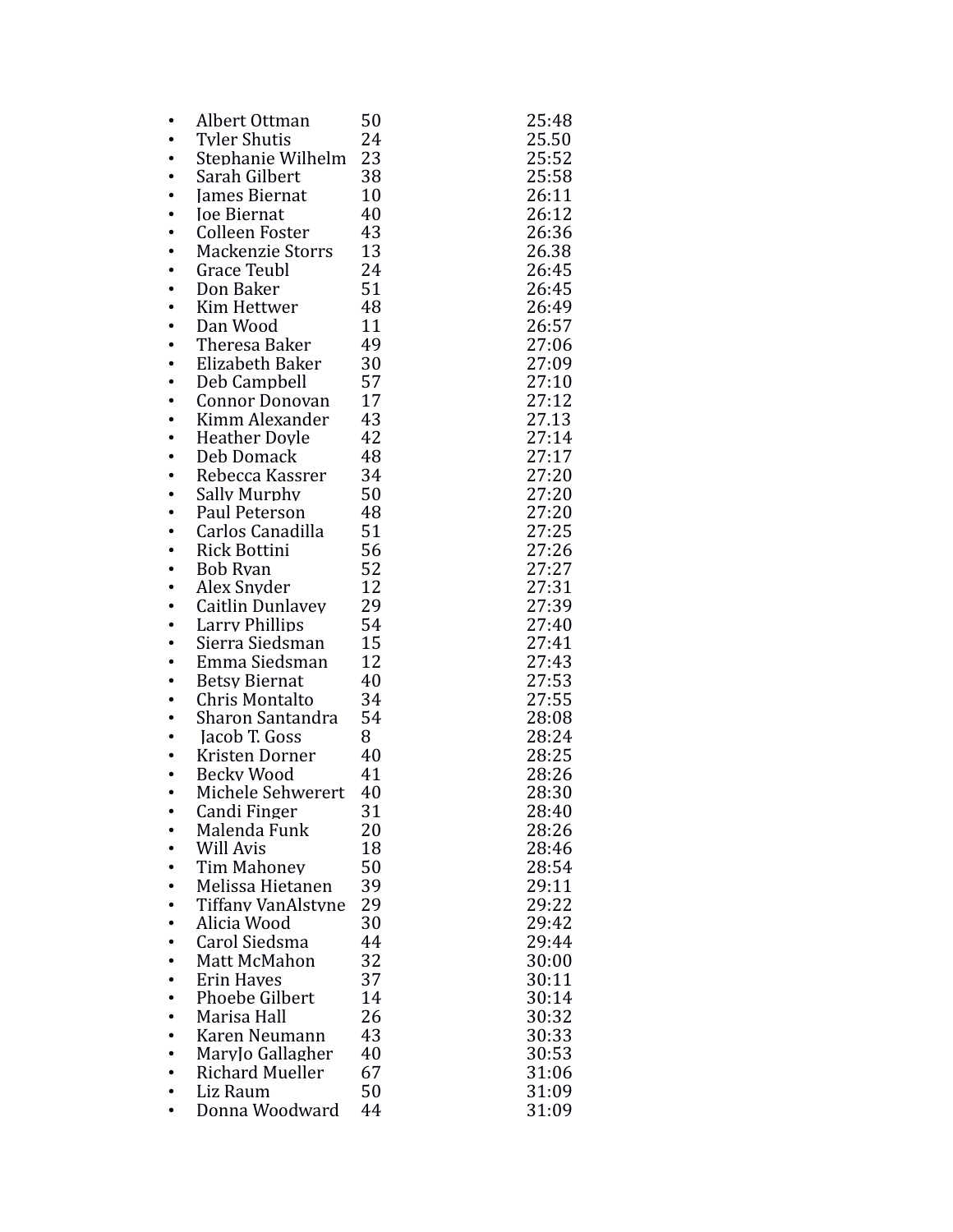|           | Thomas Jones                                   | 48   | 31:10          |
|-----------|------------------------------------------------|------|----------------|
|           | <b>John Watterson</b>                          | 42   | 31:10          |
|           | Charlie Robatille                              | 59   | 31:11          |
|           | Michelle Lownev                                | 40   | 31:13          |
|           | Rachael Donn                                   | 12   | 31:17          |
|           | <b>Scott Donn</b>                              | 46   | 31:17          |
|           | Riley Kaan                                     | 12   | 31:19          |
|           | Heather Kaan                                   | 36   | 31:19          |
|           | <b>Beth Connolly</b>                           | 43   | 31:34          |
|           | Gary Hackmever                                 | 45   | 31:37          |
|           | Martha Tepea                                   | - 40 | 31:40          |
|           | Ian Marchant                                   | 51   | 31:41          |
|           | Paola Wingard                                  | 11   | 31:49          |
|           | William Wingard                                | 46   | 31:50<br>32:15 |
|           | Chris D'Anicantonio 54<br>Tom D'Amicantonio 55 |      | 32:16          |
|           | <b>Ashley Martin</b>                           | 24   | 32:19          |
| $\bullet$ | Matt Rosenthal                                 | 58   | 32:24          |
| $\bullet$ | Michael Mills                                  | 30   | 32:37          |
|           | <b>Brent Blauvelt</b>                          | 34   | 32:41          |
|           | <b>Stacy Hobson</b>                            | 42   | 33:00          |
|           | Sarah Montgomery                               | 54   | 33:12          |
|           | Alanna Hicks                                   | 32   | 33:13          |
|           | Kelly Weisbecker                               | 48   | 33:38          |
|           | <b>Jim Lowney</b>                              | 56   | 33:39          |
|           | <b>Bridget Pomerantz</b>                       | 38   | 33:54          |
|           | Vanessa Ruff                                   | 38   | 34:28          |
|           | Kara Dunbar                                    | 39   | 34:29          |
|           | Amy Gilbert                                    | 50   | 34:39          |
|           | Colin Macdonald                                | 9    | 34:40          |
|           | <b>Austin Litton</b>                           | 8    | 34:40          |
| ٠         | GWolfe                                         | 48   | 34:52          |
| ٠         | Rebekah Turgen                                 | 21   | 35:12          |
| ٠         | Hans Jengen                                    | 48   | 35:12          |
| ٠         | Jack Brammer                                   | 12   | 35:26          |
|           | Steven MacDonald 41<br>Devin Williams          | 47   | 35:37<br>35:40 |
|           | Unknown Female                                 |      |                |
|           | Skip Ryan                                      | 49   | 35:41<br>36:30 |
|           | <b>Julie Chailoskev</b>                        | 41   | 36:31          |
|           | Tim Dipper                                     | 63   | 36:39          |
|           | Dylan MacDonald                                | 7    | 36:54          |
|           | Carolyn MacDonald                              | 42   | 37:01          |
|           | <b>Madison Dorval</b>                          | 12   | 38:26          |
|           | Emma Gruden                                    | 17   | 39:38          |
|           | Noah Doncheck                                  | 8    | 39:41          |
|           | Noreen Weatherwax 45                           |      | 39:41          |
|           | Gabby Ledenko                                  | 13   | 40:06          |
|           | Sydney Ottman                                  | 12   | 40:07          |
|           | <b>Beth Cole</b>                               | 44   | 40:15          |
|           | <b>Jen Neese</b>                               | 43   | 40:32          |
|           | Paul Dorval                                    | 49   | 40:39          |
|           | Faith Leedv                                    | 14   | 41:19          |
|           | Katie Lowney                                   | 12   | 41:22          |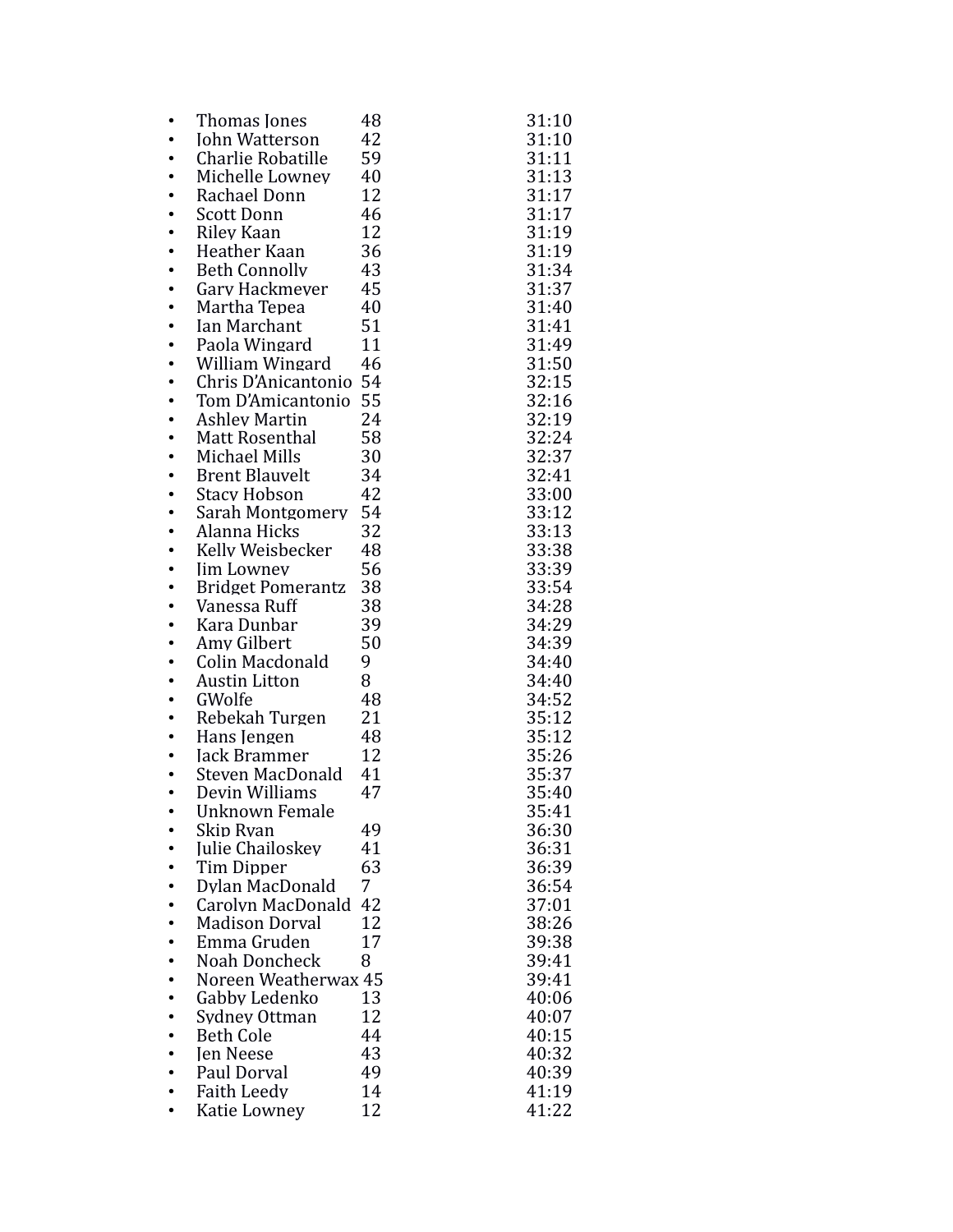| Mike Gruden          | 46 | 41:44 |
|----------------------|----|-------|
| Carol Gruden         | 53 | 41:45 |
| Gwen McCann          | 75 | 41:51 |
| <b>Stacie Smith</b>  | 36 | 43:13 |
| Iill Berardi         | 41 | 43:14 |
| Patrick Goss         | 38 | 45:49 |
| Lynsey Dorval        | 10 | 47:01 |
| <b>Stacey Dorval</b> | 42 | 47:02 |
| Maria Jones          | 11 | 47:10 |
| Celeste Jones        | 46 | 47:11 |

Awards and Age Group Winners - Roger's Run 2015

Overall Male - Ryan McCann - 18:55 Overall Female - Megan Robitaille - 20:59

Female 10-14 1st - Maddie Anabon - 24:57 2nd Shannon Fitzpatrick - 25:28 3rd- Mackenzie Storrs - 26:38

Male  $<$ 10 1st - Jacob Goss - 28:24 2nd - Jack Burger - 30:00 (no card) 3rd - Colin MacDonald - 34:40 3rd - Austin Litton- 34:40

Male 10-14 1st - Kieran Hackmeyer - 23:47 2nd - Larson Hietanen - 25:34 3rd - James Biernat - 26:11

Female 15-19 1st - Aidan Pelish - 22:44 2nd - Emma Gruden - 39:38

Male 15-19 1st Michael Jankowiak - 19:31 2nd Travis Kassner - 19:43 3rd Andrew Teubl - 21:17

Female 20 - 29 1st - Iana Robitaille - 21:59 2nd - Emily Avis - 22:10 3rd - Becky Teubl - 23:25

Male 20-29 1st - Tyler Shultis - 25:50

Female 30-39 1st - Anna Bellirean - 22:12 2nd - Rebecca Maroney - 22:33